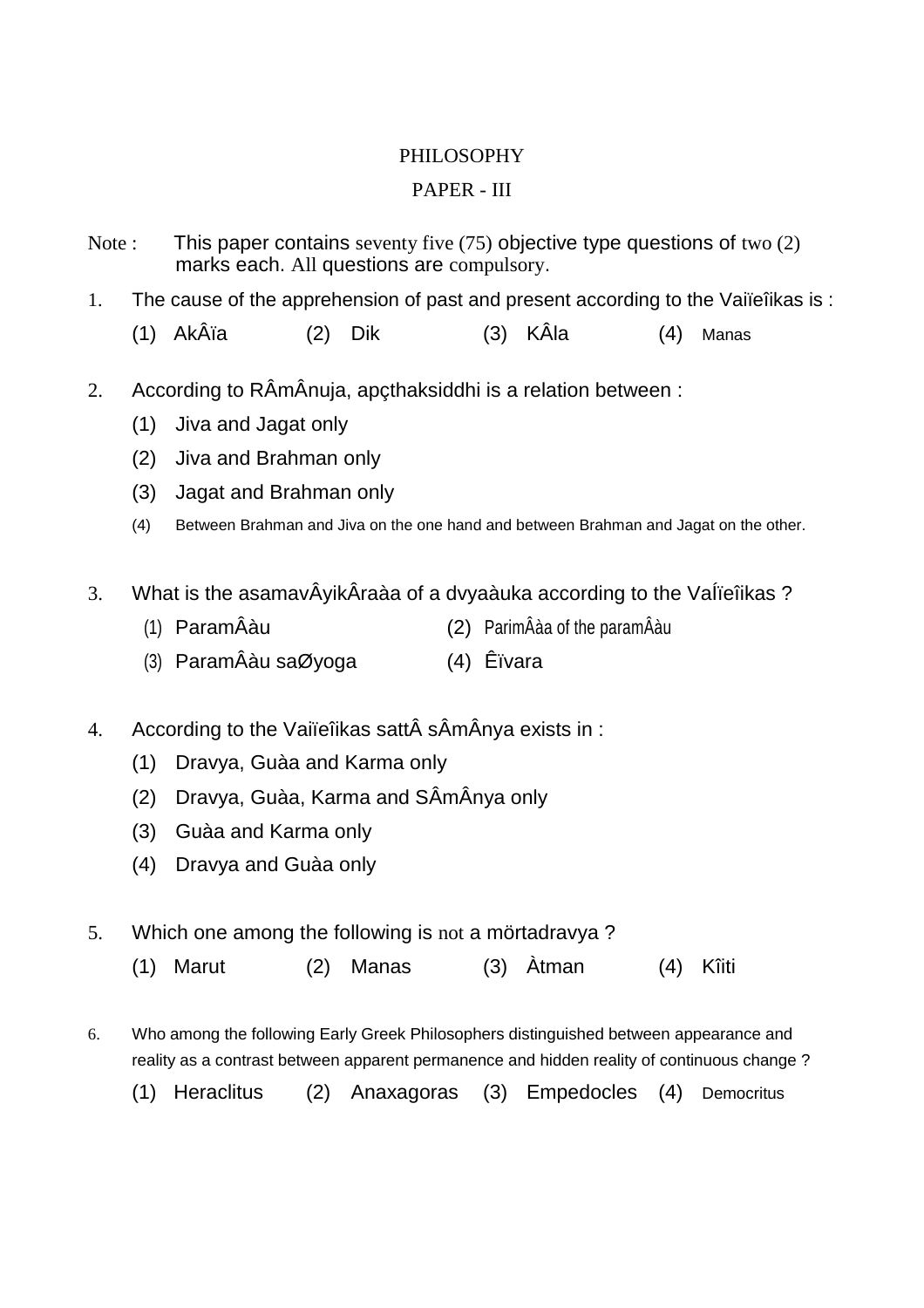- 7. Consider the following statements in the light of the philosophy of Locke and mark the correct code :
	- (a) Primary qualities are sensible qualities that depend on the perceiver.
	- (b) Primary qualities are Color, Sound, Taste and Texture.
	- (c) Secondary qualities are those whose existence is independent of any perceiver.
	- (d) Primary qualities are objective properties of things whereas secondary qualities are subjective properties.

- (1) Only (a) and (b) are true
- (2) Only (b) and (c) are true
- (3) Only (c) and (d) are true
- (4) Only (d) is true
- 8. According to Cartesian dualism human beings are a combination of :
	- (1) Incorporeal and corporeal substances each operating according to separate sets of laws.
	- (2) Corporeal substances operating according to the same set of laws.
	- (3) Incorporeal substances each operating according to separate sets of rules.
	- (4) Incorporeal and corporeal substances both operating to the same set of laws.
- 9. An individual for Plato can be :
	- (1) Sensible object that can be known by perception.
	- (2) Image that can be known by perception.
	- (3) Sensible object that can be known by reason.
	- (4) Sensible object that can be known by imagination.
- 10. Which one of the following can be placed under ''Opinion'', according to Plato ?
	- (1) Belief of Chair (2) Chairness
	- (3) Blackness of Chair (4) Whiteness of Chair
- 11. According to Nichomachean Ethics phronesis refers to :
	- (1) Practical Wisdom (2) Cardinal Virtue
	- (3) Natural Excellence (4) Happiness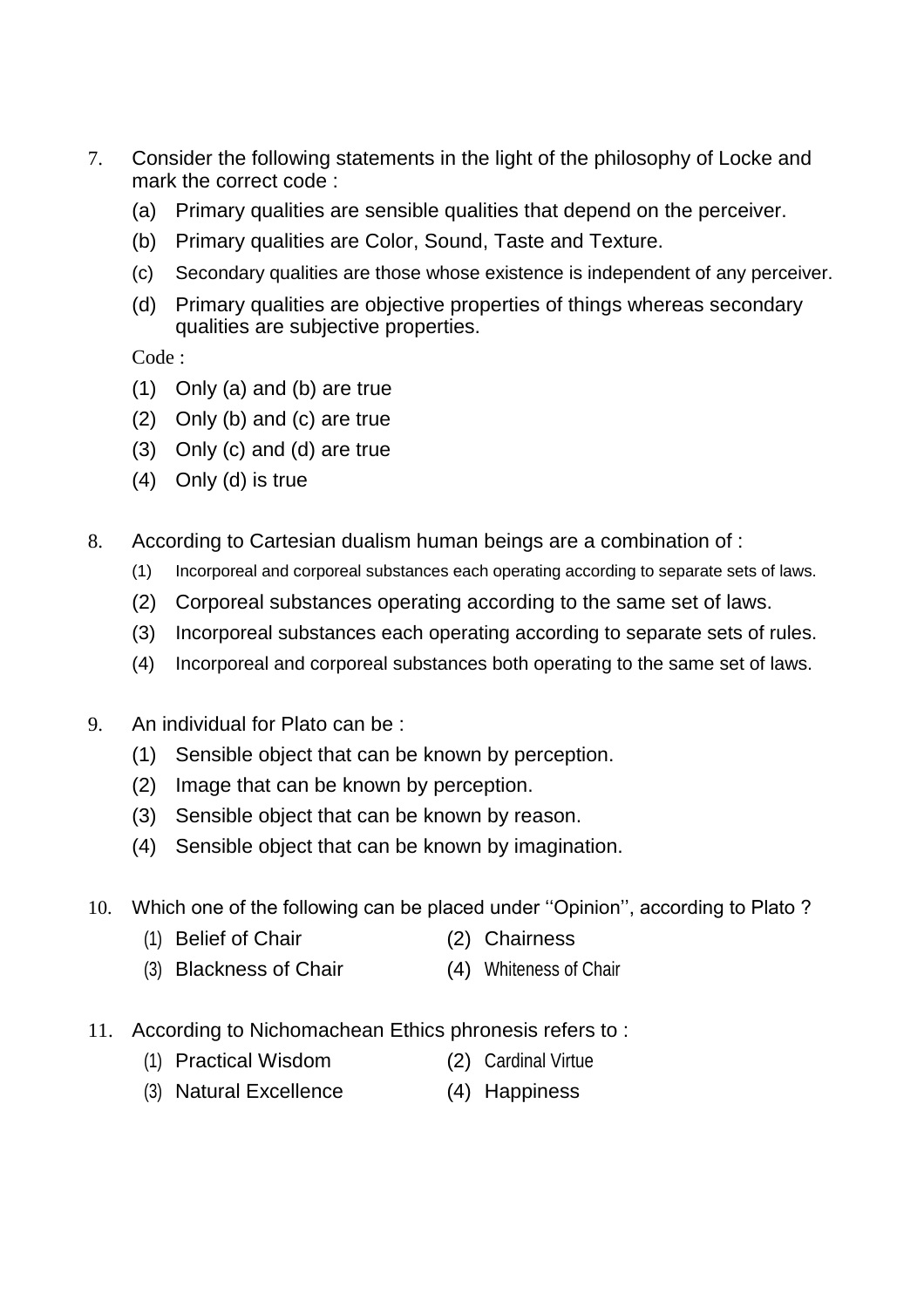- 12. ''The mind creates the ideas of causality and necessity ; we do not observe them.'' This statement can be attributed to which one of the following modern western philosophers ?
	- (1) Mill (2) Hume (3) Descartes (4) Locke
- 13. Consider the following statements in the context of William James' pragmatism and mark the correct code :
	- (a) Universalist notion of truth is rejected
	- (b) Truth is contextless
	- (c) Truth happens to an idea

- (1) Only (a) is true  $(2)$  Only (a) and (c) are true
- (3) Only (b) is true  $(4)$  Only (b) and (c) are true
- 14. According to which one of the following Western Philosophers ''Truth is a subjective condition, not an objective one.''
	- (1) Kierkegaard (2) Hume (3) Kant (4) William James
- 15. 'Self' according to Hume is :
	- (1) a static subject (2) a static physical entity
	- (3) without a persistent identity (4) with a persistent identity
- 16. Which of the following is not a correct statement ?
	- (1) SÂØkhya holds that a word signifies a particular.
	- (2) KumÂrila holds that word cannot mean particular.
	- (3) Early MimÂØsakÂs hold that word means Àkçti.
	- (4) NaiyÂyikÂs hold that word does not mean JÂti
- 17. In Indian logic vÂcyÂrtha does not mean :
	- (1) AbhidheyÂrtha (2) MukhyÂrtha (3) VyangyÂrtha (4) iakyÂrtha
- 18. According to which one of the following schools, Truth of Pram is considered to be 'AbÂdhitÂrtha - Viîayakatva'' ?
	- (1) CÂrvÂka (2) Jaina (3) Advaita (4) SÂØkhya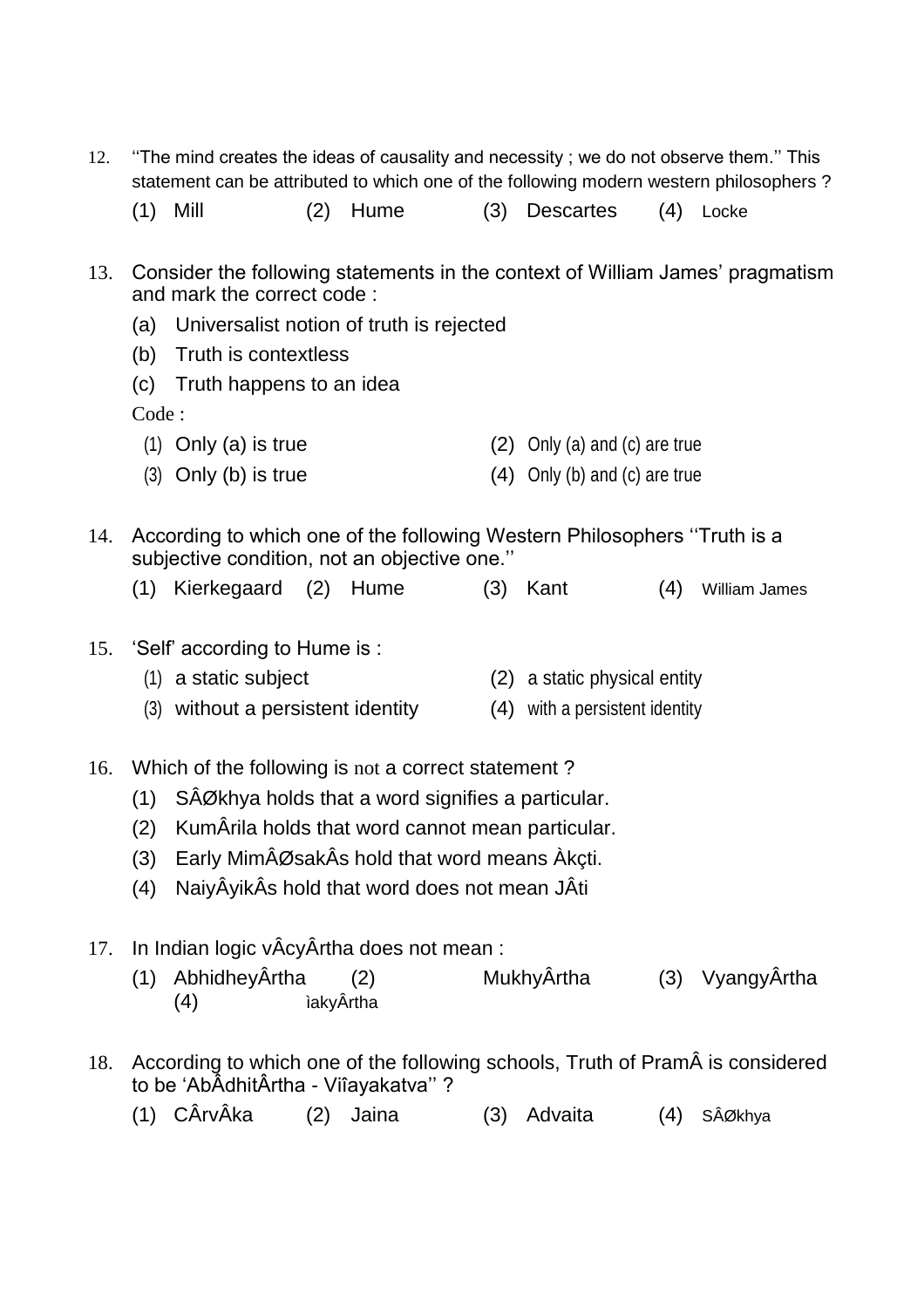- 19. 'The name and the universal concept are supplied by our imagination' is the view of :
	- (1) Advaitins (2) Buddhists (3) NaiyÂyikÂs (4) Vaiïeîikas

20. Which one of the following theory of KhyÂti illustrates that ''KhyÂti is non-apprehension' of the distinction between two cognitions which are partial and imperfect'' ?

- (1) ViparÍta khyÂti (2) AkhyÂti
- (3) YathÂrtha khyÂti (4) AnyÂth khyÂti
- 21. UpamÂna is considered as a case of Pratyabhijá by : (1) Jainas (2) SÂØkhya (3) Vaiïeîikas (4) NaiyÂyikÂs

22. Consider the Assertion  $(A)$  and Reason  $(R)$  and select the correct code given below : Assertion (A) : Advaitins accept only 'AnvayÍ' but not 'KevalÂnvyÍ' AnumÂna.

 $Reason(R):$  The thing to be inferred must not be the counter positive of non-existence. Code :

- (1) Both  $(A)$  and  $(R)$  are true and  $(R)$  is the correct explanation of  $(A)$ .
- (2) Both  $(A)$  and  $(R)$  are true but  $(R)$  is not a correct explanation of  $(A)$ .
- (3)  $(A)$  is false and  $(R)$  is true.
- (4) Both  $(A)$  and  $(R)$  are false.
- 23. According to Advaita VedÂnta, the term AntaÉ-Karaàa-Vçtti refers to :
	- (1) Cognitive mode of mind (2) Affective mode of mind
- - (3) Conative mode of mind (4) All of the above
- 24. Consider the Assertion  $(A)$  and Reason  $(R)$  and select the correct code given below : Assertion (A) : According to Advaita, anything perceived is not revealed by PramÂtç - Caitanya. Reason (R) : Anything Unperceived is veiled by AjáÂna . Code :
	- (1) Both  $(A)$  and  $(R)$  are true and  $(R)$  is the correct explanation of  $(A)$ .
	- (2) (A) is true but  $(R)$  is false and  $(R)$  is not the correct explanation of  $(A)$ .
	- $(3)$   $(A)$  is false and  $(R)$  is true.
	- (4) Both  $(A)$  and  $(R)$  are false.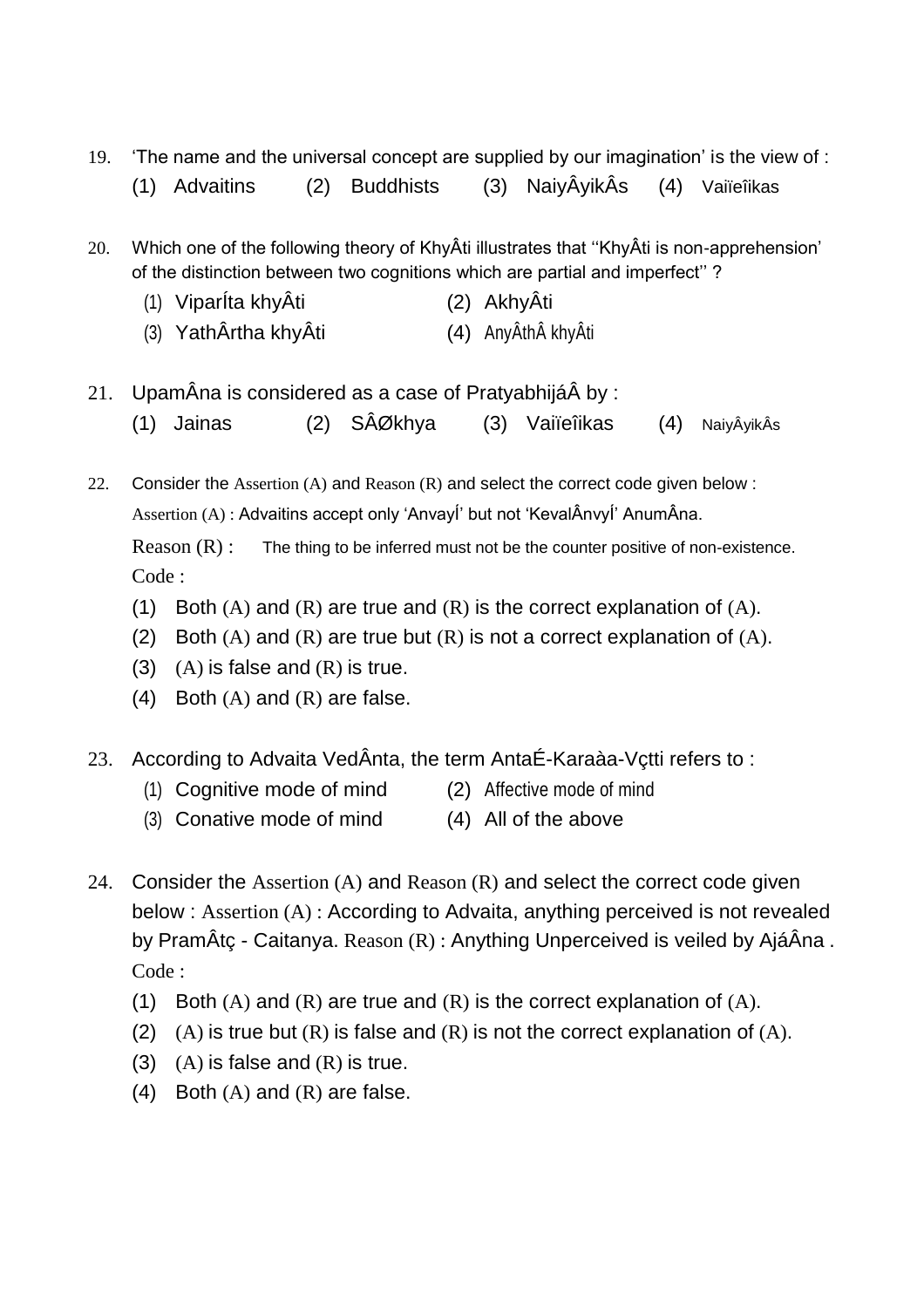25. Match List-I with List-II and choose the correct answer by using code given below :

List-I List-II

- (a) SaksatpratitÍh Pratyaksam (i) DingnÂga
- (b) Visesavadharana-Pradhana Pratyaksam (ii) Gangesa
- (c) Pratyaksam kalpanapodham jnanam (iii) Prabhakara
- (d) Jnanakarnakam jnanam Pratyaksam (iv) Yoga

Code :

- (a) (b) (c) (d)
- $(1)$   $(ii)$   $(iii)$   $(iv)$
- $(2)$  (ii) (i) (iv) (iii)
- (3) (iii) (iv) (i) (ii)
- (4) (iv) (iii) (ii) (i)

26. Lokasamgraha is meant for :

- (1) The benefit of the Victims (2) The benefit of the Ancestors
- (3) The benefit of the Masses (4) The benefit of selected few
- 
- 
- 27. Which one does not represent triratna ?
	- (1) Samyak jnana (2) Samyak karmÂnta
	- (3) Samyak darsana (4) Samyak CÂritra
- 28. Select the correct sequence :
	- (1) Artha, KÂma, Dharma, Moksa (2) Moksa, Kama, Dharma, Artha
	- (3) Dharma, KÂma, Artha, Moksa (4) Dharma, Artha, KÂma, Moksa
- 29. Observation of brahmacarya is a means of meeting :
	- (1) Pitr-rna only (2) Rsi-rna only
	- (3) Deva-rna only (4) Pitr-rna and Deva-rna only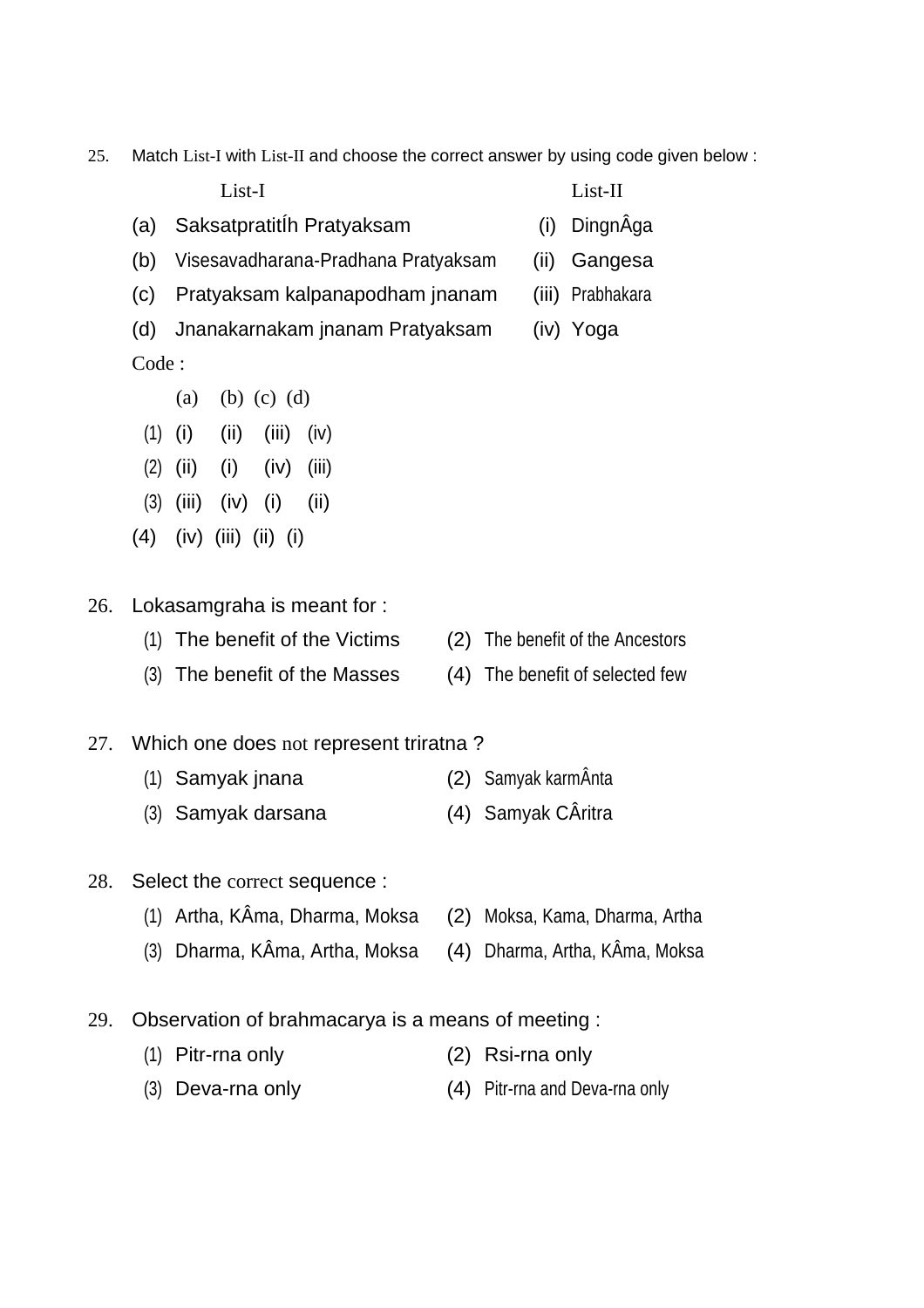30. Match List-I with List-II and choose the correct answer from the code given below :

| List-I    | $List-II$                 |
|-----------|---------------------------|
| (Writer)  | (Writing)                 |
| (a) Broad | <b>Language of Morals</b> |

- 
- (b) Urban (ii) Five types of Ethical Theory
- 
- (c) Hare (iii) Metaphysics of Morals
- 
- (d) Kant (iv) Fundamentals of Ethics

Code :

- (a) (b) (c) (d)
- (1) (i) (iii) (ii) (iv)
- $(2)$   $(iv)$   $(ii)$   $(i)$   $(iii)$
- $(3)$   $(ii)$   $(iv)$   $(iii)$   $(i)$
- (4) (ii) (iv) (i) (iii)
- 31. Match List-I with List-II and choose the correct answer with the help of code given below :

| List-I                                                      |     | List-II                                                                                                                                                                                                                            |  |  |
|-------------------------------------------------------------|-----|------------------------------------------------------------------------------------------------------------------------------------------------------------------------------------------------------------------------------------|--|--|
| (Philosopher)                                               |     | (View)                                                                                                                                                                                                                             |  |  |
| (a) Zeno                                                    | (1) | Sense of dignity                                                                                                                                                                                                                   |  |  |
| (b) Hegel                                                   |     | (ii) Social equilibrium                                                                                                                                                                                                            |  |  |
| $(c)$ J.S. Mill                                             |     | (iii) Be a person                                                                                                                                                                                                                  |  |  |
| $\sqrt{11}$ $\sqrt{21}$ $\sqrt{11}$ $\sqrt{11}$ $\sqrt{11}$ |     | $\mathcal{L}$ , and the contract of the contract of the contract of the contract of the contract of the contract of the contract of the contract of the contract of the contract of the contract of the contract of the contract o |  |  |

- Code :
	- (a) (b) (c) (d)
	- $(1)$   $(iv)$   $(iii)$   $(i)$   $(ii)$
	- $(2)$   $(iv)$   $(ii)$   $(i)$   $(iii)$
- (3) (iii) (ii) (i) (iv)
- (4) (ii) (i) (iii) (iv)
- 32. According to Ayer, when you say 'This is good' you are :
	- (1) Communicating your feelings
	- (2) Expressing your feelings
	- (3) Describing a particular things
	- (4) Influencing others feelings

(d) Samuel Alexander (iv) Life according to nature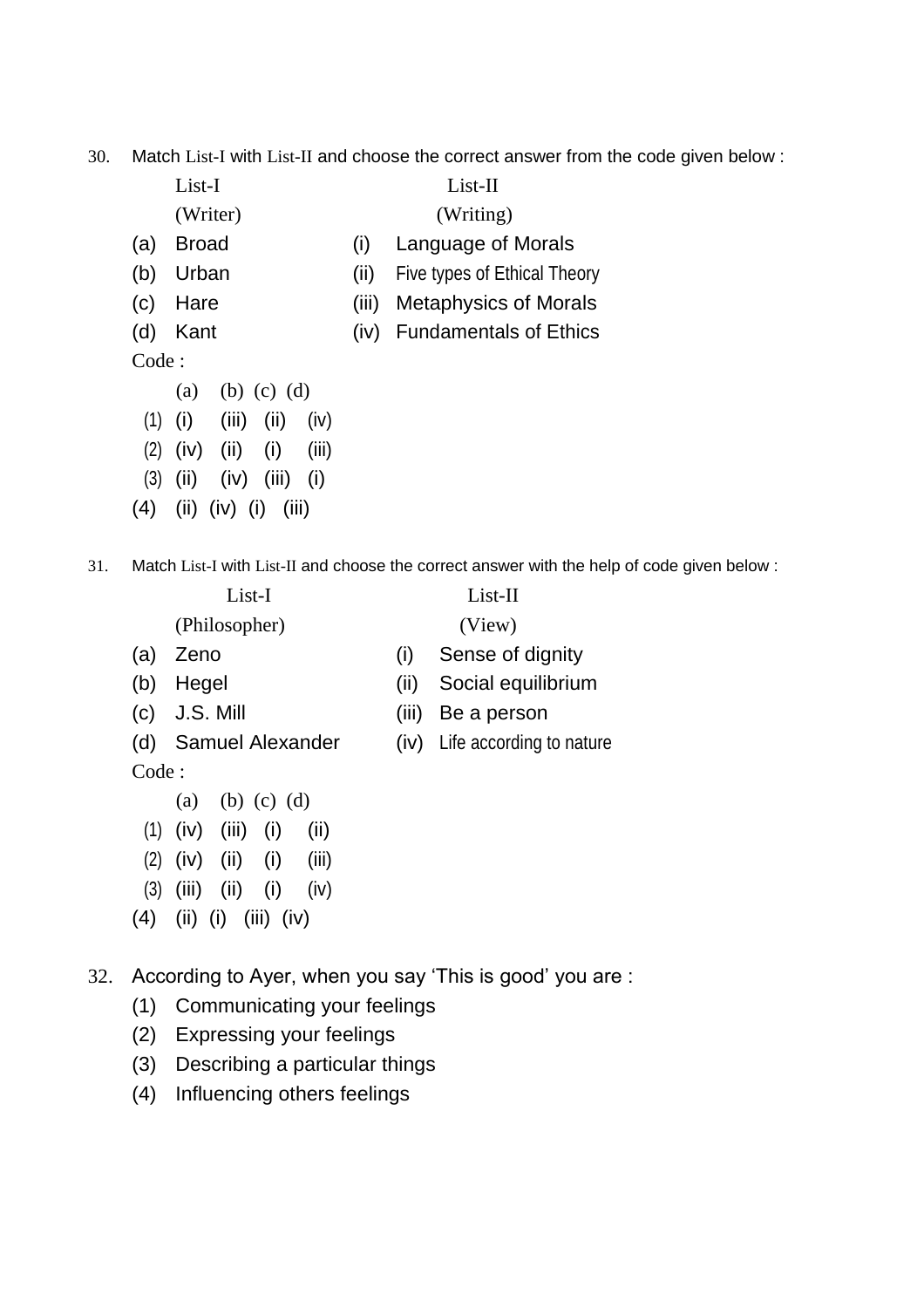33. Match List-I with List-II and choose the correct answer with the help of code given below :

List-I List-II

- 
- 
- 
- 
- (a) Legal theory (i) Practical Reason is the true source of moral obligation (b) Kant's view (ii) The state is the source of moral obligation
- (c) Intentionist view (iii) The self is the source of moral obligation
- (d) Eudaemonist view (iv) Moral obligation is imposed by conscience, which is the supreme authority

- (a) (b) (c) (d)
- $(1)$   $(ii)$   $(i)$   $(iv)$   $(iii)$
- (2) (i) (iii) (ii) (iv)
- $(3)$  (iii) (iv) (ii) (i)
- (4) (iv) (iii) (ii) (i)
- 34. Who among the following has said that 'Punishment brings wisdom. It is the healing art of Wickedness' ?
	- (1) Socrates (2) Plato
	- (3) Aristotle (4) Nietzsche
- 35. Who among the following has said that þTrue law is the rightÿ reason in agreement with nature; it is of universal application, unchanging and everlastingy?
	- (1) Kant (2) Cicero (3) Hegel (4) Darwin
- 36. Definition of 'good' in terms of self realisation according to Moore would be :
	- (1) Naturalistic fallacy
	- (2) Metaphysical fallacy
	- (3) Both Naturalistic and Metaphysical fallacy
	- (4) Neither Naturalistic nor Metaphysical
- 37. Which philosopher among the following has classified 'Adjectives' in three categories (A - words, D - words, G - words) as per their functions ?
	- (1) Ayer (2) Hare (3) Nowell Smith (4) Stevenson
- 38. Which one of the following is consistent regarding moral Judgement ?
	- (1) It is an 'Is' Judgement (2) It is a Logical Judgement
- - (3) It is a Natural Judgement (4) It is a Normative Judgement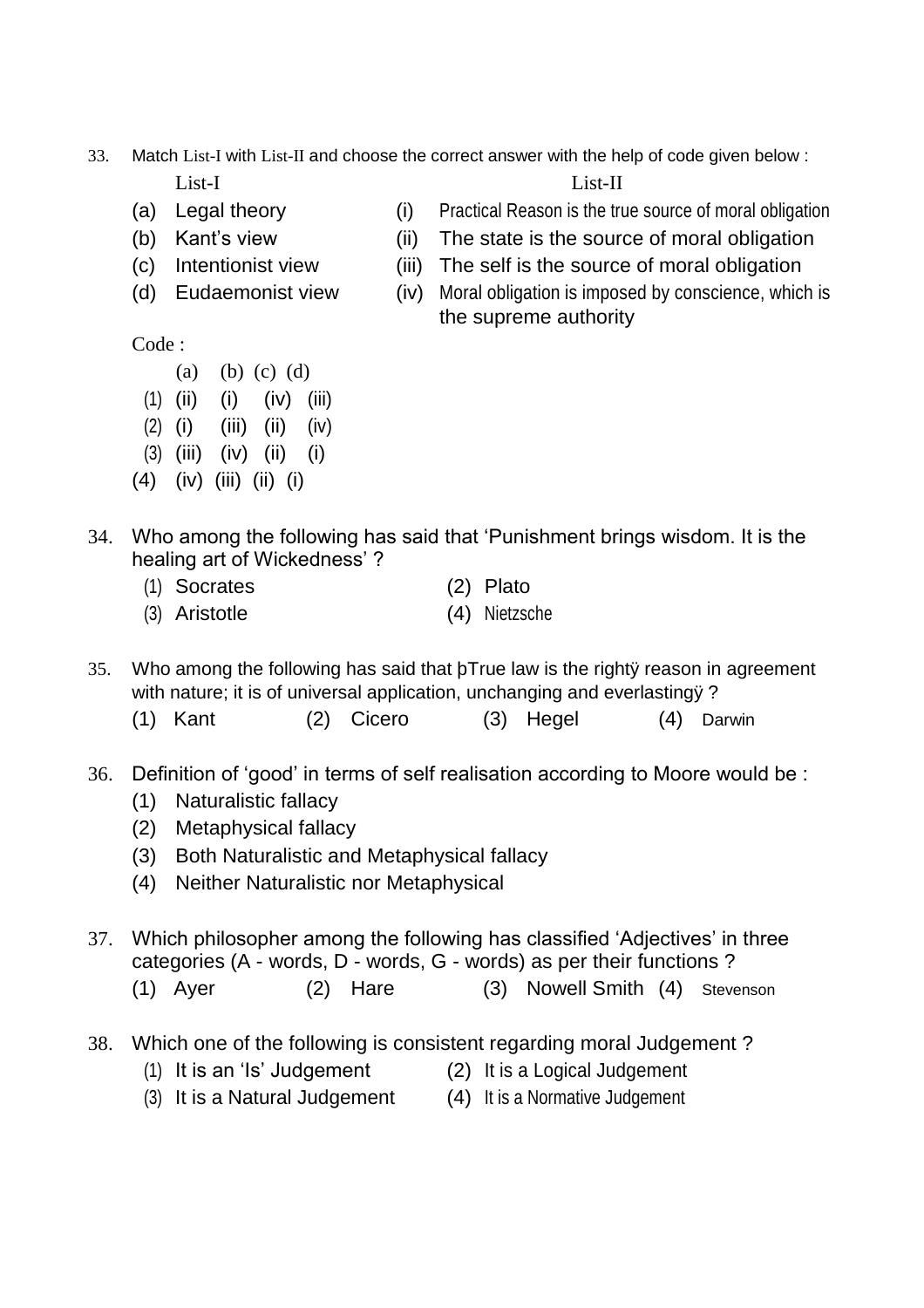- 39. According to which one of the following views value-judgements are essentially imperative ? (1) Descriptivism (2) Emotivism (3) Prescriptivism (4) Intuitionism
- 40. Find out the fallacy committed in the syllogistic form : AAI-1
	- (1) Undistributed middle term (2) Illicit Major
	- (3) Illicit Minor (4) Existential Fallacy
- 41. Given below are an Assertion (A) and a Reason (R), consider them and select the correct answer from code given here under :

Assertion (A) : A Categorical syllogism commits a fallacy of four terms if more than three terms are used.

Reason (R) : In a standard form of categorical syllogism, there are three and only three terms occurring twice each in the same meaning.

- (1) (A) and  $(R)$  both are true and  $(R)$  is not the correct explanation of  $(A)$ .
- (2) (A) and  $(R)$  both are true and  $(R)$  is the correct explanation of  $(A)$ .
- $(3)$   $(A)$  is true and  $(R)$  is false.
- $(A)$   $(A)$  and  $(R)$  both are false.
- 42. The difference between Aristotlean and Boolean interpretation of categorical propositions is as follows :
	- (1) Aristotlean accepts contrary, sub contrary, sub-alternation and contradictory relations whereas Boolean accepts only contradictory relations.
	- (2) Aristotlean accepts contrary, sub contrary and Boolean accepts only contradictory relations.
	- (3) Aristotlean and Boolean both accepts all the above relations.
	- (4) Aristotlean and Boolean both accept none of the above relations.
- 43. If 'A' proposition is converted to 'A' and 'E' proposition is contraposited to E, what kind of fallacy is commited according to Boole ?
	- (1) Undistributed Middle term (2) Existential Fallacy
	- (3) Illicit Major (4) Illicit Minor
- 44. Which of the following is a correct statement in the light of truth and validity ?
	- (1) The truth or falsity of an argument's conclusion does by itself determine the validity or invalidity of that argument.
	- (2) The validity of an argument does guarantee the truth of its conclusion.
	- (3) Truth and falsity are attributed to the arguments while validity and invalidity are attributed to the propositions.
	- (4) The truth or falsity of an argument's conclusion does not by itself determine the validity or invalidity of that argument and the fact that an argument is valid does not guarantee the truth of its conclusion.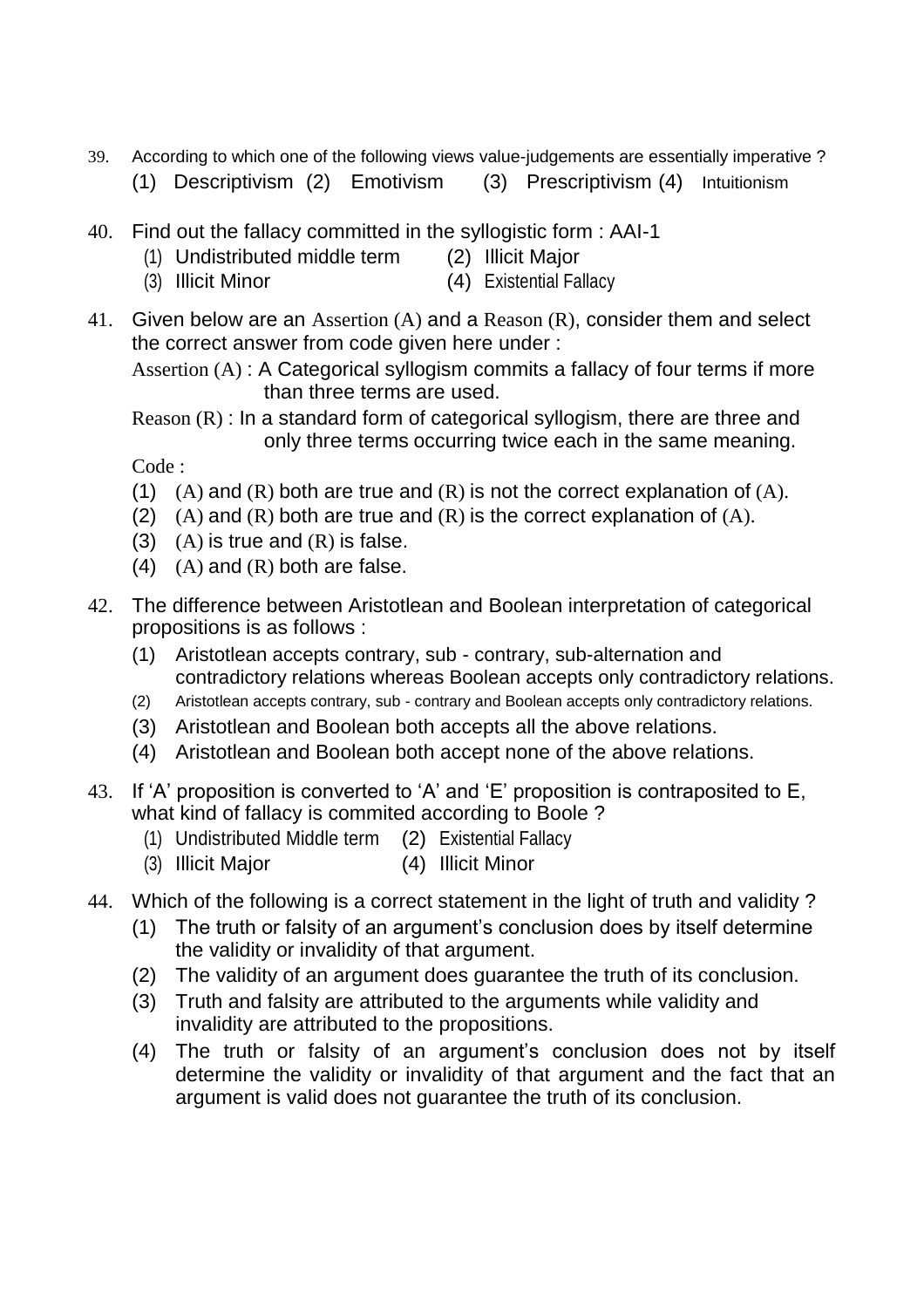- 45. Which one of the following is not the correct formulation of De morgan theorems ?
	- (1) ~ (pvq) ≡ (~ p . ~ q)
	- (2) ~ (p . q) ≡ (~ pv~ q)
	- (3) ~ (p . q)  $\equiv$  ~ (pvq)
	- (4)  $(-\text{pv}~q) \equiv ~ (p . q)$
- 46. Match the List-I with List-II and select the correct answer from the code given here under in the argument and argument form :

|                                       |      |                                                    |             |                                                     |       | (Argument form)   |
|---------------------------------------|------|----------------------------------------------------|-------------|-----------------------------------------------------|-------|-------------------|
| A                                     |      |                                                    |             |                                                     | (i)   | $(p = q) (r = s)$ |
|                                       |      |                                                    |             |                                                     |       | p vr              |
|                                       |      |                                                    |             |                                                     |       | œ qvs             |
| C.D                                   |      |                                                    |             |                                                     | (ii)  | p                 |
|                                       |      |                                                    |             |                                                     |       | œ p vq            |
| H                                     |      |                                                    |             |                                                     | (iii) | p.q               |
| I                                     |      |                                                    |             |                                                     |       | œ p               |
|                                       |      |                                                    |             |                                                     |       |                   |
| (d) $(A \supset B)$ . $(C \supset D)$ |      |                                                    |             |                                                     | (iv)  | р                 |
|                                       |      |                                                    |             |                                                     | q     |                   |
|                                       |      |                                                    |             |                                                     | œ p.q |                   |
| Code:                                 |      |                                                    |             |                                                     |       |                   |
| (a)                                   |      |                                                    |             |                                                     |       |                   |
| (i)                                   | (ii) |                                                    | (iv)        |                                                     |       |                   |
| (ii)                                  |      |                                                    | (i)         |                                                     |       |                   |
| (iii)                                 | (ii) | (i)                                                | (iv)        |                                                     |       |                   |
|                                       |      | œ A∨B<br>œ C<br>œ H.I<br>AvC<br>œ B <sub>V</sub> D | (Arguments) | List-IList-II<br>(b) (c) (d)<br>(iii)<br>(iii) (iv) |       |                   |

- $(4)$   $(iv)$   $(iii)$   $(ii)$   $(i)$
- 47. What are the correct symbolization of the paradoxes of material implication ?
	- (1)  $\sim$  p  $\sim$  (q  $\sim$  p) and p  $\sim$  (q  $\sim$  p) (2) p  $\sim$  (q  $\sim$  p) and  $\sim$  p  $\sim$  (p  $\sim$  q)
	- (3)  $\sim$  p  $\sim$  (q  $\sim$  p) andU  $\sim$  p  $\sim$  (p  $\sim$  q) (4) p  $\sim$  (q  $\sim$  p) and p  $\sim$  (p  $\sim$  q)
- 48. A statement form is said to be tautologous :
	- (1) If all of its substitution instances are false.
	- (2) If its substitution instances are admixture of true and false.
	- (3) If all of its substitution instances are true.
	- (4) If its substitution instances are neither true nor false.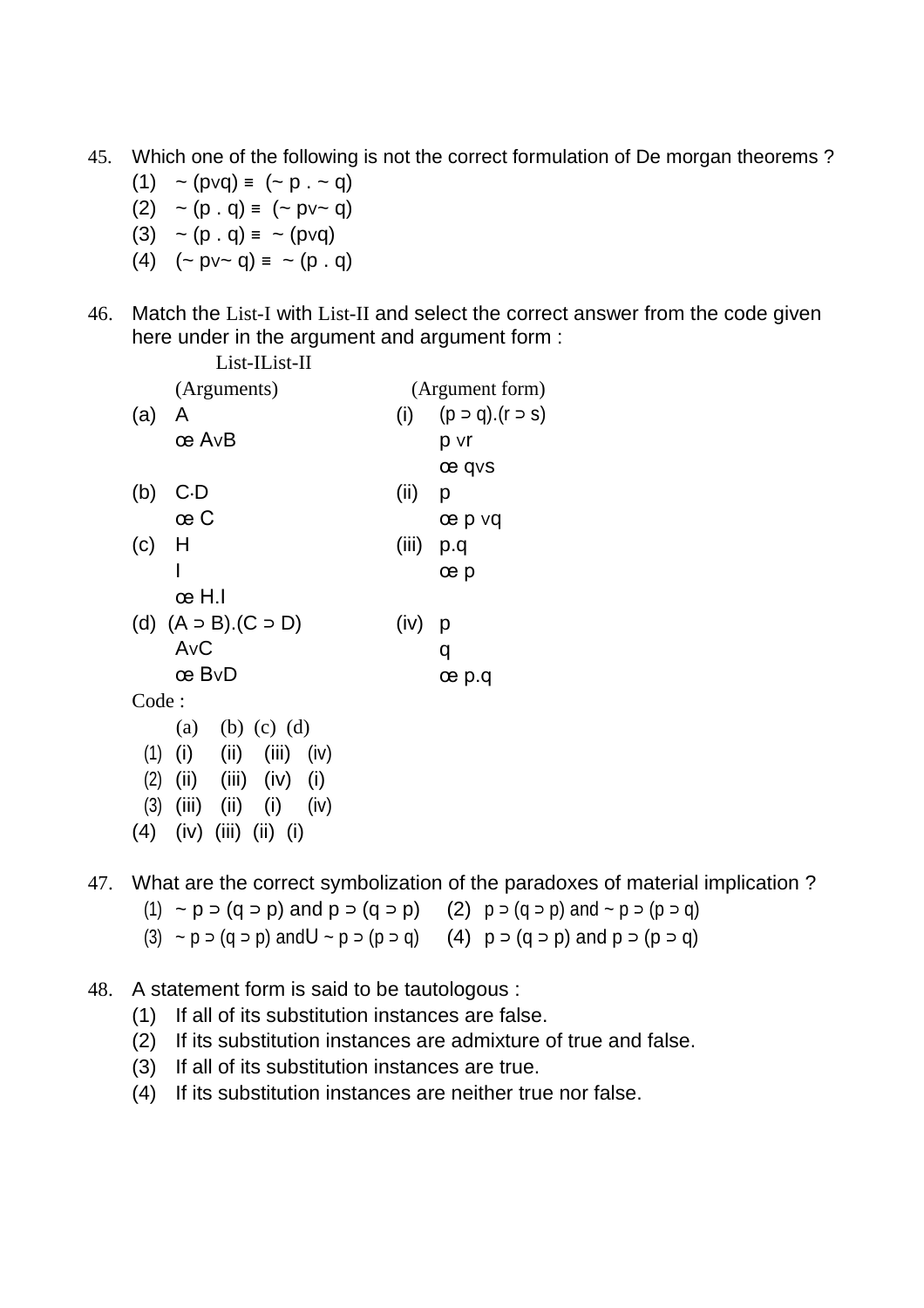- 49. Two statements are said to materially equivalent if :
	- (1) Both are true and both are false.
	- (2) One is true and another is false.
	- (3) One is false and another is true.
	- (4) There is no question of truth and falsity is involved.
- 50. Who among the following has not criticised Human Rights ?
	- (1) Bentham (2) Alian Pellet (3) Locke (4) Nietzsche
- 51. Which one of the following feminist activists gave the slogan ' The personal is political' ?
	- (1) Carol Harisch (2) Simon de Beauvoir
	- (3) Mary R. Beard (4) Kate Millet
- 52. Which one of the following philosophers celebrates the free play of language as an endless difference of meaning ?
	- (1) Derrida (2) Russell (3) Wittgenstein (4) Husserl
- 53. Which one of the following lists correctly depicts Heidegger's four modes of language ?
	- (1) Assertion, Discourse, Idle talk and Saying
	- (2) Assertion, Reason, Emotion and Idle talk
	- (3) Assertion, Understanding, Discourse and talking
	- (4) Assertion, Reason, Understanding and Idle talk
- 54. Who among the following mentioned a distinction between authentic and inauthentic forms of existential discourse ?
	- (1) Heidegger (2) Husserl (3) Sartre (4) Derrida
- 55. Three major modes of intentionality, according to Husserl are :
	- (1) Perception, Inference and Opinion.
	- (2) Perception, Imagination and Understanding.
	- (3) Perception, Imagination and Signification.
	- (4) Perception, Inference and Signification.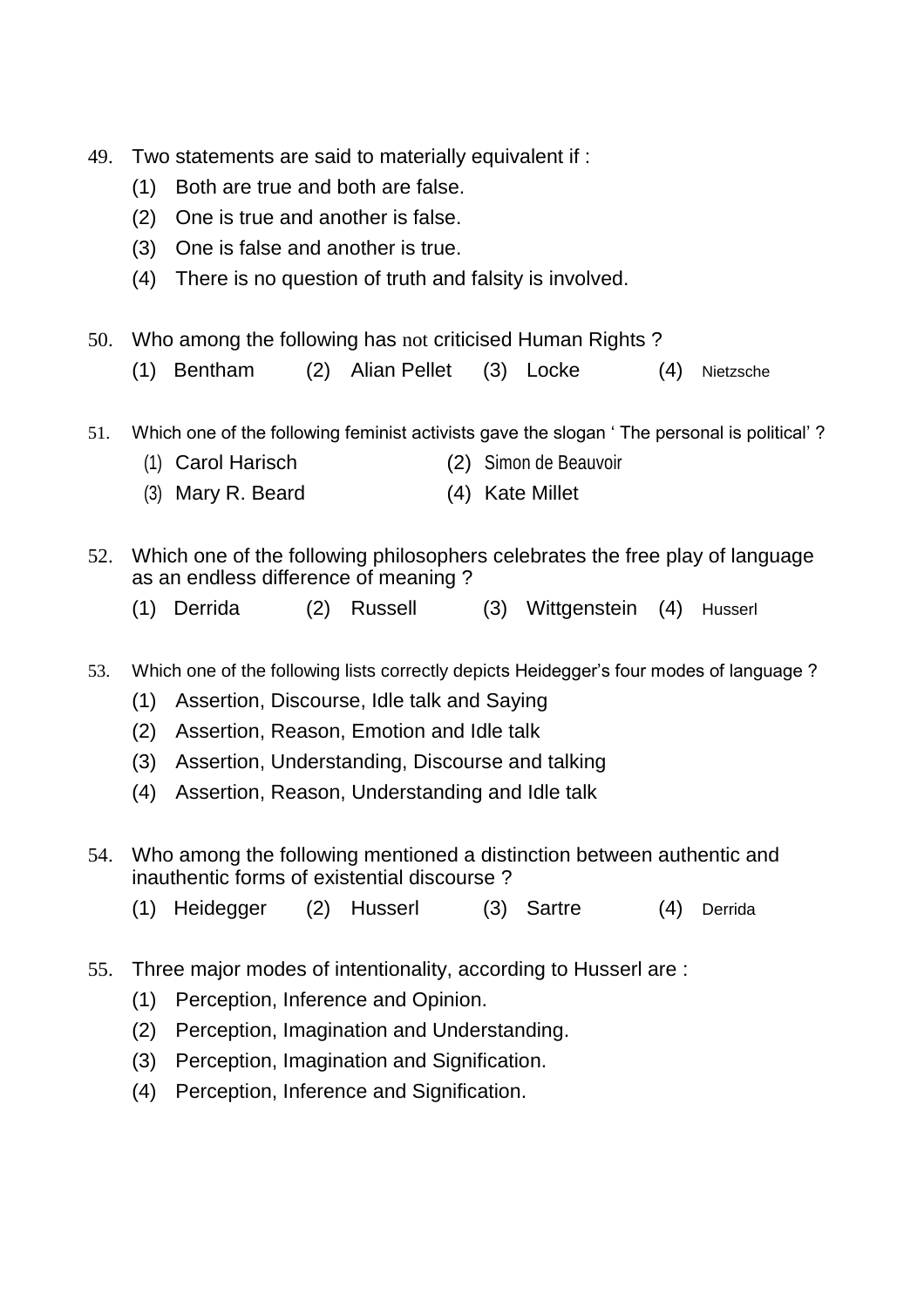- 56. Which one of the following lists of phenomena of consciousness in-itself is listed by Sartre under the ontological category of 'being' ?
	- (1) Necessity, Essentiality, Objectivity and Fame
	- (2) Necessity, Facticity, Objectivity and Shame
	- (3) Necessity, Essentiality, Facticity and Shame
	- (4) Essentiality, Facticity, Objectivity and Fame
- 57. Consider the following Assertion (A) and Reason (R) in the light of Gandhian view and select the correct code :

Assertion (A) : Non - Violence presupposes the capacity to strike.

Reason (R) : Strike is a passive resistance.

Code :

- (1) Both  $(A)$  and  $(R)$  are true and  $(R)$  is the correct explanation of  $(A)$ .
- (2) Both  $(A)$  and  $(R)$  are true but  $(R)$  is not the correct explanation of  $(A)$ .
- (3)  $(A)$  is true but  $(R)$  is false.
- $(4)$   $(A)$  is false but  $(R)$  is true.
- 58. Match List-I with List-II and select the code from the given below :

|       |                       | List-I |             |                                          |      | List-II               |  |  |
|-------|-----------------------|--------|-------------|------------------------------------------|------|-----------------------|--|--|
|       | (Author)              |        |             |                                          |      | (Writing)             |  |  |
| (a)   | Tagore                |        | (i)         | <b>Foundations of Indian Culture</b>     |      |                       |  |  |
| (b)   | Gandhi                |        | (ii)        | Search for the absolute in Neo - Vedanta |      |                       |  |  |
|       | (c) K.C. Bhattacharya |        | (iii)       | My Religion                              |      |                       |  |  |
|       | (d) Sri Aurobindo     |        |             |                                          | (iv) | <b>Thought Relics</b> |  |  |
| Code: |                       |        |             |                                          |      |                       |  |  |
|       | (a)                   |        | (b) (c) (d) |                                          |      |                       |  |  |
| (1)   | (i)                   | (ii)   | (iv)        | (iii)                                    |      |                       |  |  |
| (2)   | (iv)                  | (iii)  | (ii)        | (i)                                      |      |                       |  |  |
| (3)   | (ii)                  | (iv)   | (i)         | (iii)                                    |      |                       |  |  |
|       |                       |        |             |                                          |      |                       |  |  |

 $(4)$  (iii) (i) (ii) (iv)  $\mathcal{L} \left( \mathcal{L} \right)$  Paper-IIII  $\mathcal{L} \left( \mathcal{L} \right)$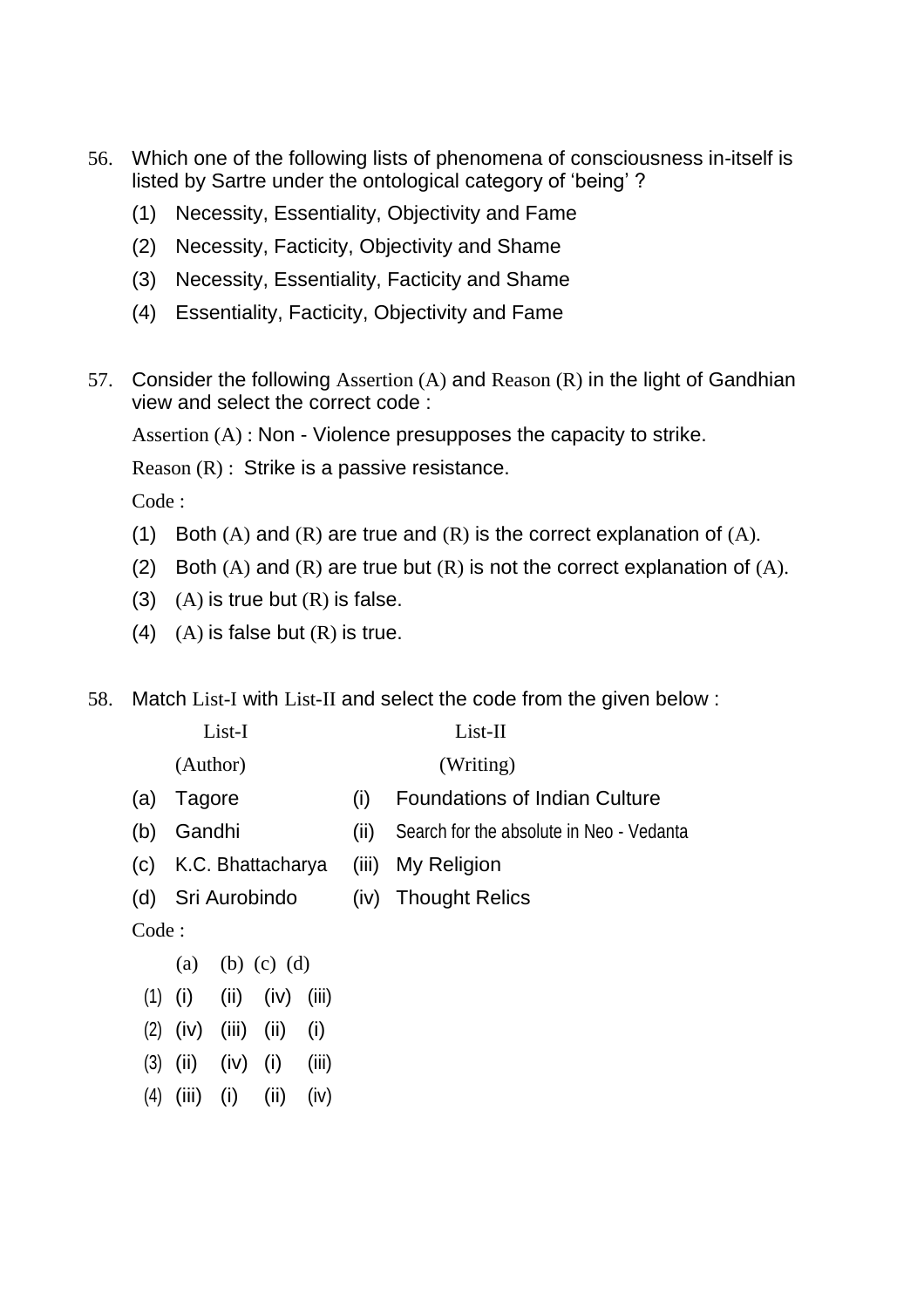- 59. Who among the following upholds the view that 'The principle of demand and supply can not be the basis of any Science' ?
	- (1) Ambedkar (2) Gandhi (3) Vivekananda (4) Marx
- 60. Which among the following is not true about the Gandhian principle of 'Bread Labour' ?
	- (1) It was designed to promote simple living among all citizens.
	- (2) It was designed to promote dignity of labour.
	- (3) It was designed to promote reaction against capitalists.
	- (4) It was designed to promote a sense of equality transcending the prevailing division of labour.
- 61. Who among the following has said that, 'If we want to Cultivate true spirit of democracy, we can not afford to be intolerant. Intolerance betrays want of faith in one's cause' ?
	- (1) Vivekananda (2) Ambedkar (3) Tilak (4) Gandhi
- 62. Match the List-I with List-II and choose the correct answer by selecting one of the code given below :

| List-I | List-II |
|--------|---------|
|        |         |

- (a) 'On Referring' (i) Donald Davidson
- (b) Theory of Description (ii) J.L. Austin
- (c) T Sentences (iii) P.F. Strawson
- (d) Speech Act (iv) Bertrand Russell

- (a) (b) (c) (d)
- $(1)$   $(iv)$   $(ii)$   $(i)$   $(iii)$
- $(2)$  (iii) (ii) (iv) (i)
- (3) (iv) (iii) (ii) (i)
- $(4)$  (iii) (iv) (i) (ii)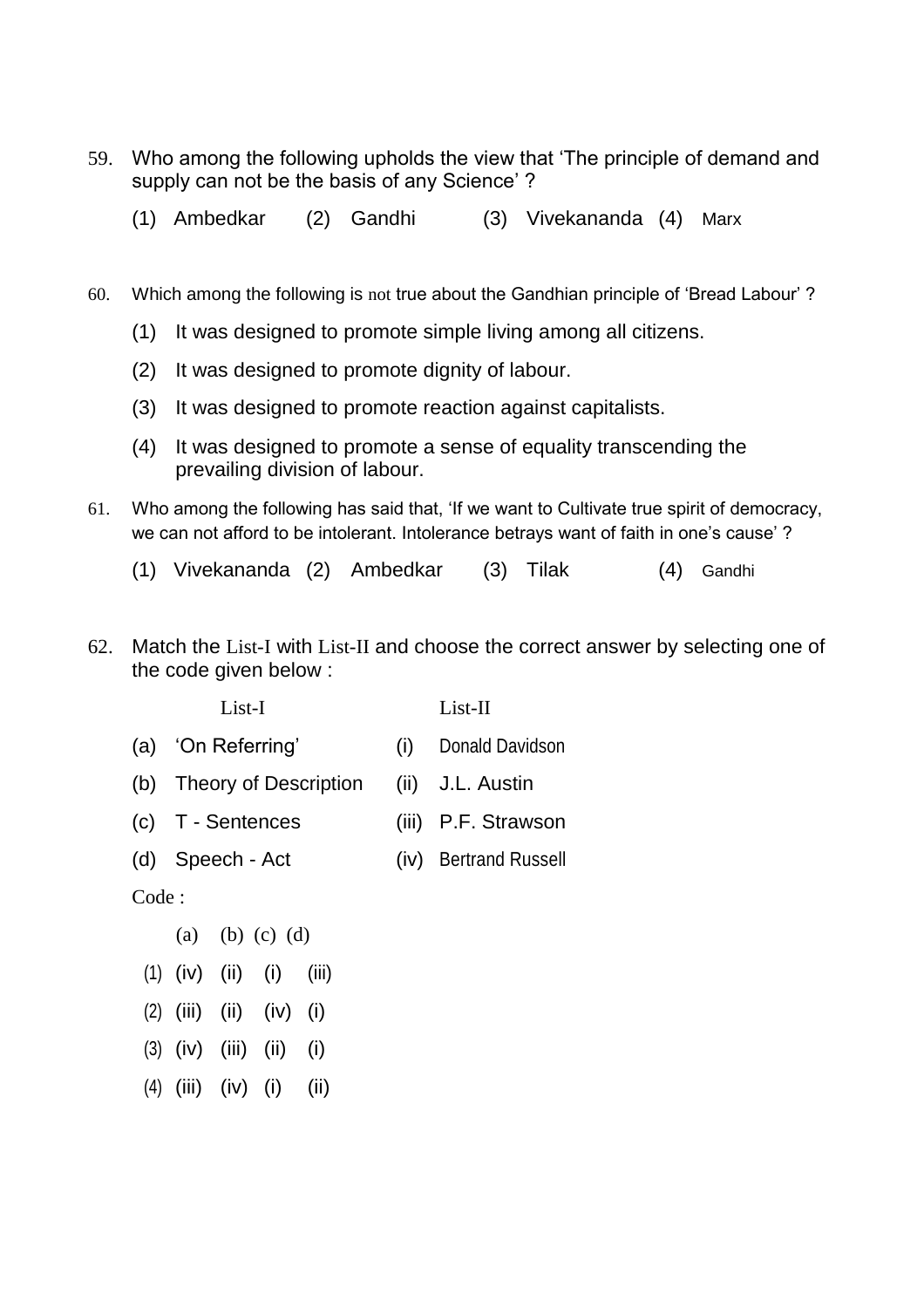- 63. In the light of Frege's view which of the following is incorrect ?
	- (1) Definite descriptions with proper names have both sense and reference, and their reference is determined by their sense
	- (2) Sense, is the mode of presentation of object which is the reference of the expression whose sense it is
	- (3) The reference of the predicate is concept
	- (4) The reference is the mode of presentation
- 64. "The meaning, is the use" does not imply that :
	- (1) Useless discourse is gibberish
	- (2) Language games vary from one form of life to another
	- (3) If the linguistic expression turns out to be an apt tool within the context of it's language game, it is meaningful
	- (4) Analysis of language cannot eliminate puzzlements
- 65. When "Calling" something good is characteristically praising or commending or recommending; it refers to :
	- (1) Descriptive fallacy (2) Assertion fallacy
	- (3) Speech Act fallacy (4) Naturalistic fallacy
- 66. Consider the Assertion (A) and Reason (R) given below and choose the correct code as your answer :

Assertion (A) : "We can and must conceive that blue might exist and yet the sensation of blue not exist".

Reason (R) : Sensation, according to Moore, has two elements, consciousness and the other, object of consciousness.

- (1) Both  $(A)$  and  $(R)$  are true and  $(R)$  correctly explains  $(A)$
- (2) Both  $(A)$  and  $(R)$  are true but  $(R)$  is not a correct explanation of  $(A)$
- $(3)$   $(A)$  is true,  $(R)$  is false
- $(4)$  Both  $(A)$  and  $(R)$  are false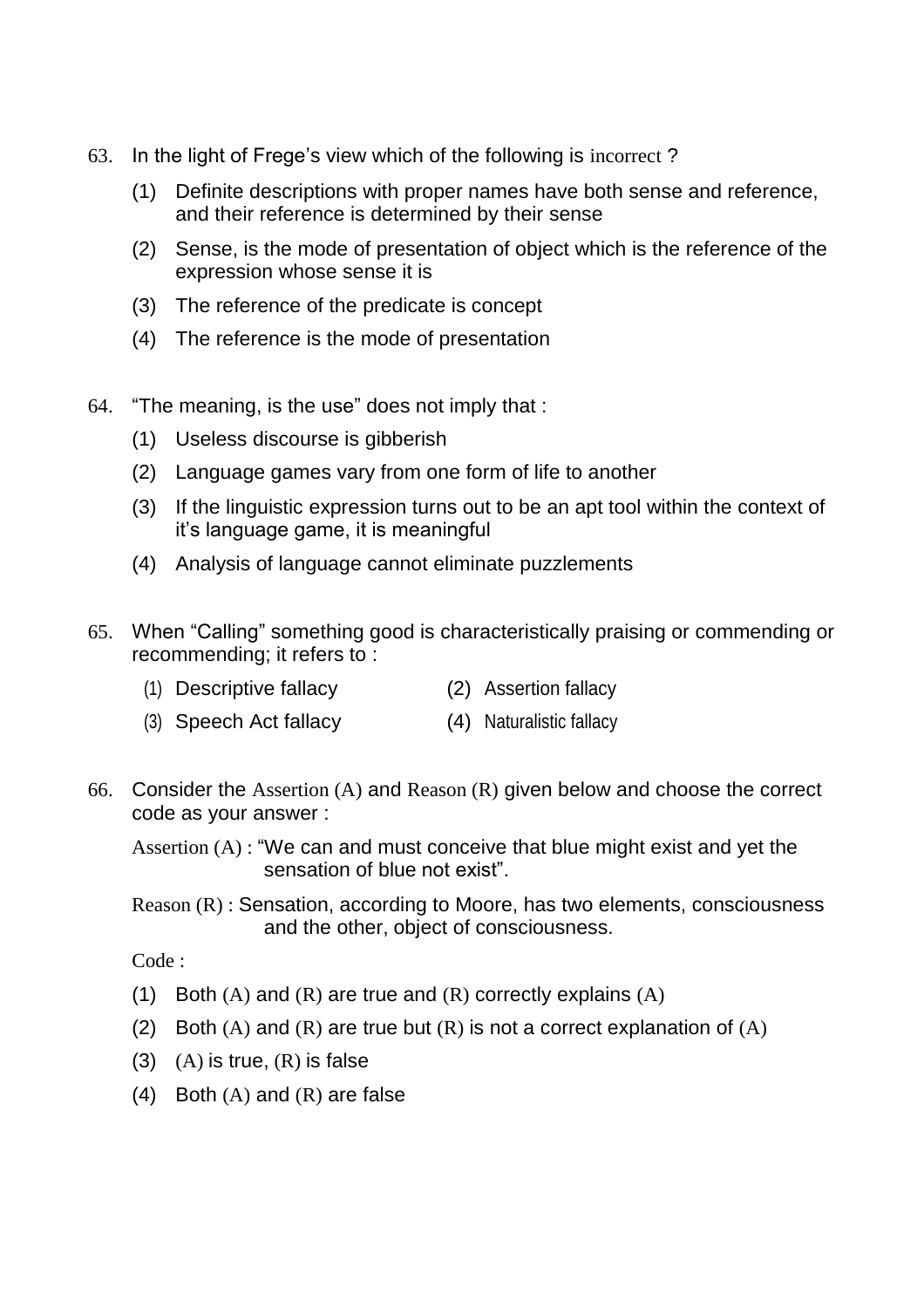- 67. In Madhva's philosophy all the following propositions are true except :
	- (1) Brahman rules every jÍva from within
	- (2) Every jÍva is dependent on Brahman
	- (3) jÍva is not free
	- (4) Every jÍva is organically related to Brahman
- 68. Buddhism advocates the following except :
	- (1) NairÂtmya vÂda (2) SyÂdavÂda
	- (3) PratÍtyasamutpÂda (4) ksanabhangura vÂda
- 69. The MahÂvÂkyÂ, 'Tattvamasi' occurs in :
	- (1) BrhadÂràyaka Upanisad (2) Mandukya Upanisad
	- (3) ChÂndogya Upaniîad (4) TaittirÍya Upanisad

70. Match List-I and List-II and choose the correct answer with the help of code given below :

| List-I                                              | List-II            |
|-----------------------------------------------------|--------------------|
| (a) SatakhyÂti                                      | YogacÂra Buddhists |
| (b) Abhinavaanyath khyÂti (ii) MÂdhyÂmika Buddhists |                    |
| (c) ÀtmakhyÂti                                      | (iii) SÂmkhya      |

- (d) AsatakhyÂti (iv) Madhva
- 

- (a) (b) (c) (d)
- $(1)$   $(iv)$   $(iii)$   $(ii)$   $(i)$
- $(2)$  (iii)  $(iv)$  (i) (ii)
- $(3)$   $(ii)$   $(iii)$   $(iv)$
- $(4)$  (ii) (i) (iv) (iii)